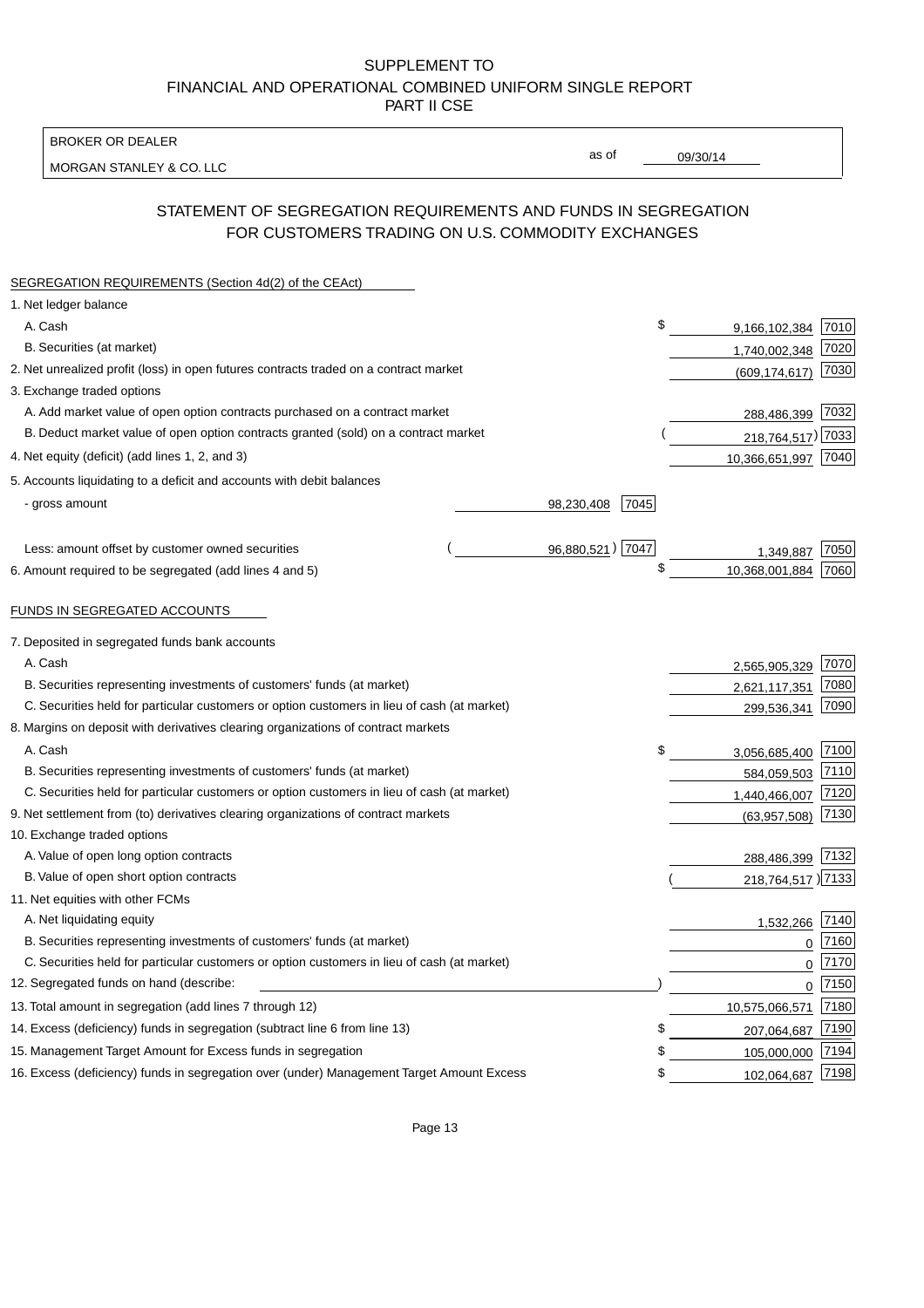| <b>BROKER OR DEALER</b>                                                              | as of                                                                                                    |           |
|--------------------------------------------------------------------------------------|----------------------------------------------------------------------------------------------------------|-----------|
| MORGAN STANLEY & CO. LLC                                                             | 09/30/14                                                                                                 |           |
|                                                                                      | STATEMENT OF SEGREGATION REQUIREMENTS AND FUNDS IN SEGREGATION<br>FOR CUSTOMERS' DEALER OPTIONS ACCOUNTS |           |
| 1. Amount required to be segregated in accordance<br>with Commission regulation 32.6 | \$                                                                                                       | 0<br>7200 |
| 2. Funds in segregated accounts                                                      |                                                                                                          |           |
| A. Cash                                                                              | \$<br>7210<br>$\Omega$                                                                                   |           |
| B. Securities (at market)<br>C. Total                                                | 0 7220                                                                                                   | 7230<br>U |
| 3. Excess (deficiency) funds in segregation                                          |                                                                                                          |           |
| (subtract line 2.C from line 1)                                                      |                                                                                                          | 0 7240    |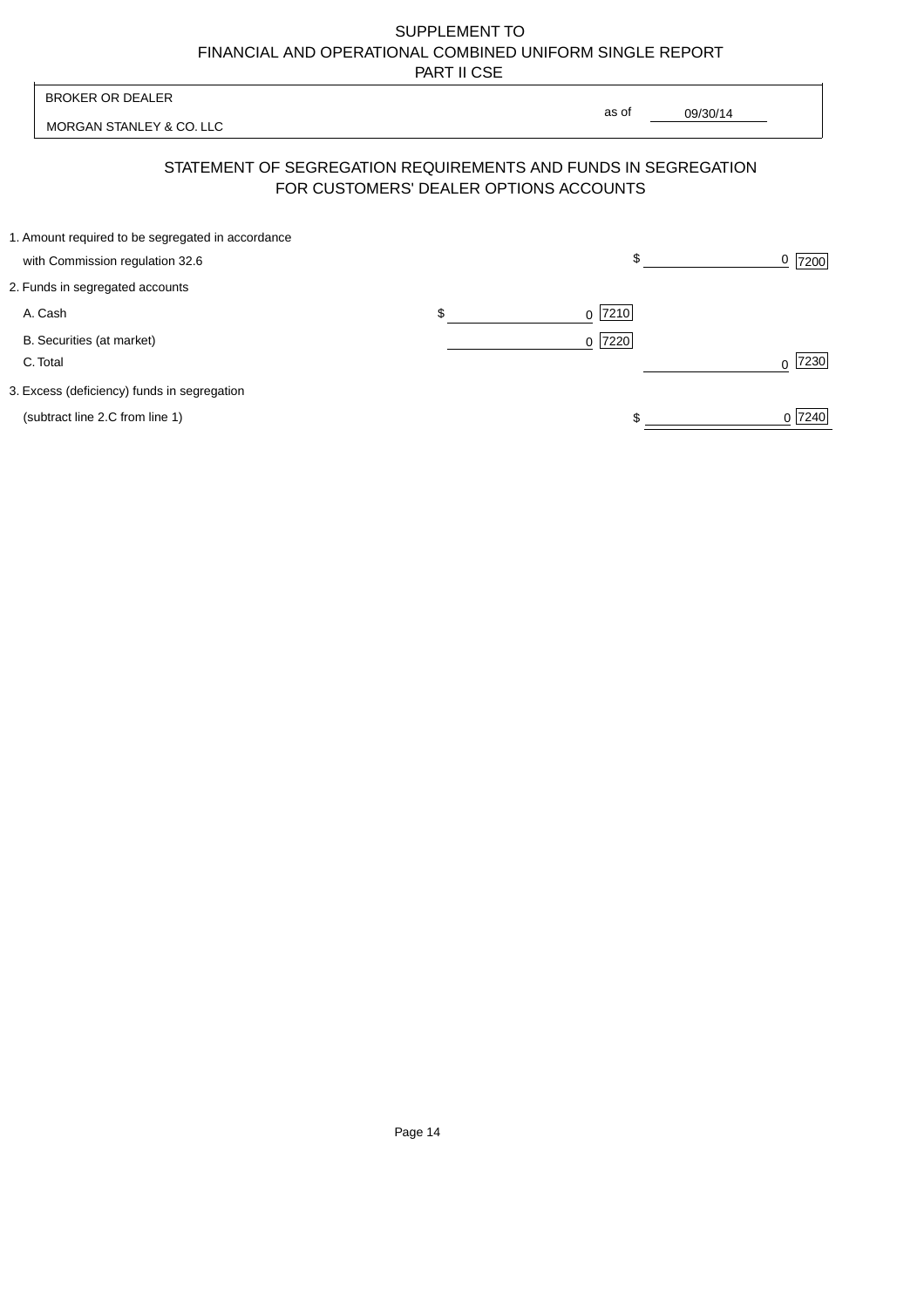PART II CSE

| <b>BROKER OR DEALER</b>  |       |          |
|--------------------------|-------|----------|
| MORGAN STANLEY & CO. LLC | as of | 09/30/14 |
|                          |       |          |

### STATEMENT OF SECURED AMOUNTS AND FUNDS HELD IN SEPARATE ACCOUNTS PURSUANT TO COMMISSION REGULATION 30.7

#### FOREIGN FUTURES AND FOREIGN OPTIONS SECURED AMOUNTS

| Amount required to be set aside pursuant to law, rule or regulation of a foreign government<br>or a rule of a self-regulatory organization authorized thereunder |  |                    | \$<br>O.            | 7305 |
|------------------------------------------------------------------------------------------------------------------------------------------------------------------|--|--------------------|---------------------|------|
| 1. Net ledger balance - Foreign Futures and Foreign Option Trading - All Customers                                                                               |  |                    |                     |      |
| A. Cash                                                                                                                                                          |  |                    | \$<br>1,835,956,236 | 7315 |
| B. Securities (at market)                                                                                                                                        |  |                    | 550,313,909         | 7317 |
| 2. Net unrealized profit (loss) in open futures contracts traded on a foreign board of trade                                                                     |  |                    | (62, 379, 529)      | 7325 |
| 3. Exchange traded options                                                                                                                                       |  |                    |                     |      |
| A. Market value of open option contracts purchased on a foreign board of trade                                                                                   |  |                    | 10,257,994          | 7335 |
| B. Market value of open contracts granted (sold) on a foreign board of trade                                                                                     |  |                    | (4,587,255)         | 7337 |
| 4. Net equity (deficit) (add lines 1.2. and 3.)                                                                                                                  |  |                    | \$<br>2,329,561,355 | 7345 |
| 5. Accounts liquidating to a deficit and accounts with                                                                                                           |  |                    |                     |      |
| debit balances - gross amount                                                                                                                                    |  | 7351<br>18,727,882 |                     |      |
| Less: amount offset by customer owned securities                                                                                                                 |  | 14,109,480) 7352   | 4,618,402           | 7354 |
| 6. Amount required to be set aside as the secured amount - Net Liquidating Equity Method (add lines 4 and 5)                                                     |  |                    | \$<br>2,334,179,757 | 7355 |
| 7. Greater of amount required to be set aside pursuant to foreign jurisdiction (above) or line 6.                                                                |  |                    | \$<br>2,334,179,757 | 7360 |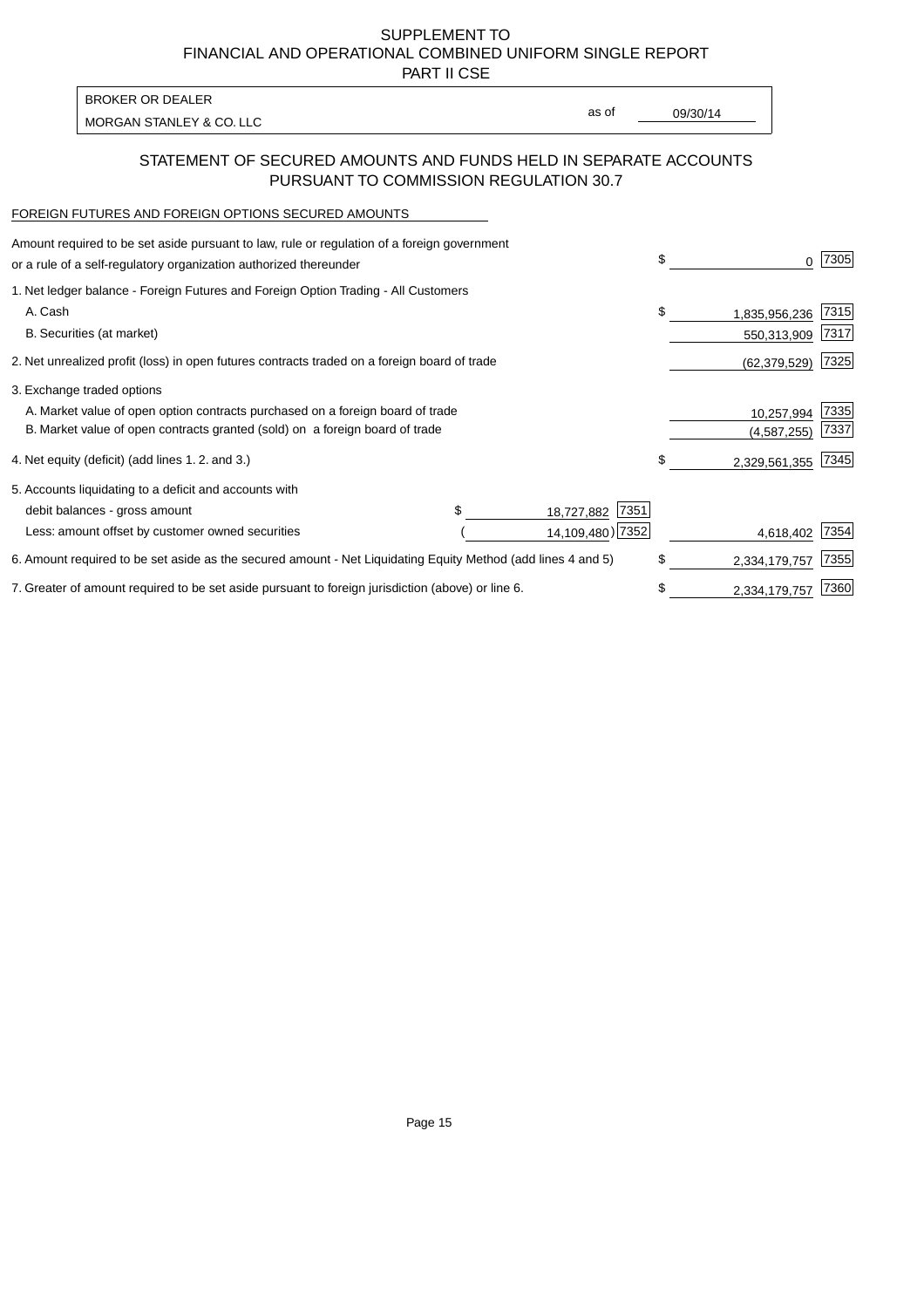BROKER OR DEALER

MORGAN STANLEY & CO. LLC

09/30/14

as of

## STATEMENT OF SECURED AMOUNTS AND FUNDS HELD IN SEPARATE ACCOUNTS PURSUANT TO COMMISSION REGULATION 30.7

#### FUNDS DEPOSITED IN SEPARATE REGULATION 30.7 ACCOUNTS

| 1. Cash in banks                  |                                                                                        |      |                                 |            |                    |
|-----------------------------------|----------------------------------------------------------------------------------------|------|---------------------------------|------------|--------------------|
|                                   | A. Banks located in the United States                                                  |      | \$<br>160,077,003 7500          |            |                    |
|                                   | B. Other banks qualified under Regulation 30.7                                         |      |                                 |            |                    |
| Name(s):                          | 0                                                                                      | 7510 | 243,710,357 7520 \$             |            | 403,787,360 7530   |
| 2. Securities                     |                                                                                        |      |                                 |            |                    |
|                                   | A. In safekeeping with banks located in the United States                              |      | \$<br>541,219,470 7540          |            |                    |
|                                   | B. In safekeeping with other banks qualified under Regulation 30.7                     |      |                                 |            |                    |
| Name(s):                          | 0                                                                                      | 7550 |                                 | $0$ 7560   | 541,219,470 7570   |
|                                   | 3. Equities with registered futures commission merchants                               |      |                                 |            |                    |
| A. Cash                           |                                                                                        |      | \$                              | $0$ 7580   |                    |
| <b>B.</b> Securities              |                                                                                        |      |                                 | $0$ 7590   |                    |
|                                   | C. Unrealized gain (loss) on open futures contracts                                    |      |                                 | $0$ 7600   |                    |
| D. Value of long option contracts |                                                                                        |      |                                 | $0$ 7610   |                    |
|                                   | E. Value of short option contracts                                                     |      |                                 | $0$ ) 7615 | 0 7620             |
|                                   | 4. Amounts held by clearing organizations of foreign boards of trade                   |      |                                 |            |                    |
| Name(s):                          | <u> 1980 - Johann Barn, mars an t-Amerikaansk kommunister (</u>                        | 7630 |                                 |            |                    |
| A. Cash                           |                                                                                        |      | \$                              | 0 7640     |                    |
| <b>B.</b> Securities              |                                                                                        |      |                                 | $0$ 7650   |                    |
|                                   | C. Amount due to (from) clearing organizations - daily variation                       |      |                                 | $0$ 7660   |                    |
| D. Value of long option contracts |                                                                                        |      |                                 | $0^{7670}$ |                    |
|                                   | E. Value of short option contracts                                                     |      |                                 | $0$ ) 7675 | 0 7680             |
|                                   | 5. Amounts held by members of foreign boards of trade                                  |      |                                 |            |                    |
| Name(s):                          | 0                                                                                      | 7690 |                                 |            |                    |
| A. Cash                           |                                                                                        |      | \$<br>1,149,207,951 7700        |            |                    |
| <b>B.</b> Securities              |                                                                                        |      | 509,044,439 7710                |            |                    |
|                                   | C. Unrealized gain (loss) on open futures contracts                                    |      | (62,379,510) 7720               |            |                    |
| D. Value of long option contracts |                                                                                        |      | 10,257,994 7730                 |            |                    |
|                                   | E. Value of short option contracts                                                     |      | $(4,587,255)$ <sup>)</sup> 7735 |            | 1,601,543,619 7740 |
|                                   | 6. Amounts with other depositories designated by a foreign board of trade              |      |                                 |            |                    |
| Name(s):                          | 0                                                                                      | 7750 |                                 |            | 0 7760             |
|                                   |                                                                                        |      |                                 |            | 0 7765             |
|                                   | 8. Total funds in separate section 30.7 accounts                                       |      |                                 | \$         | 2,546,550,449 7770 |
|                                   | 9. Excess (deficiency) set Aside Funds for Secured Amount (subtract Line 7 Secured     |      |                                 |            |                    |
| Statement page 15 from Line 8)    |                                                                                        |      |                                 | \$         | 212,370,692 7380   |
|                                   | 10. Management Target Amount for Excess funds in separate section 30.7 accounts        |      |                                 | \$         | 105,000,000 7780   |
|                                   | 11. Excess (deficiency) funds in separate 30.7 accounts over (under) Management Target |      |                                 | \$         | 107,370,692 7785   |
|                                   |                                                                                        |      |                                 |            |                    |